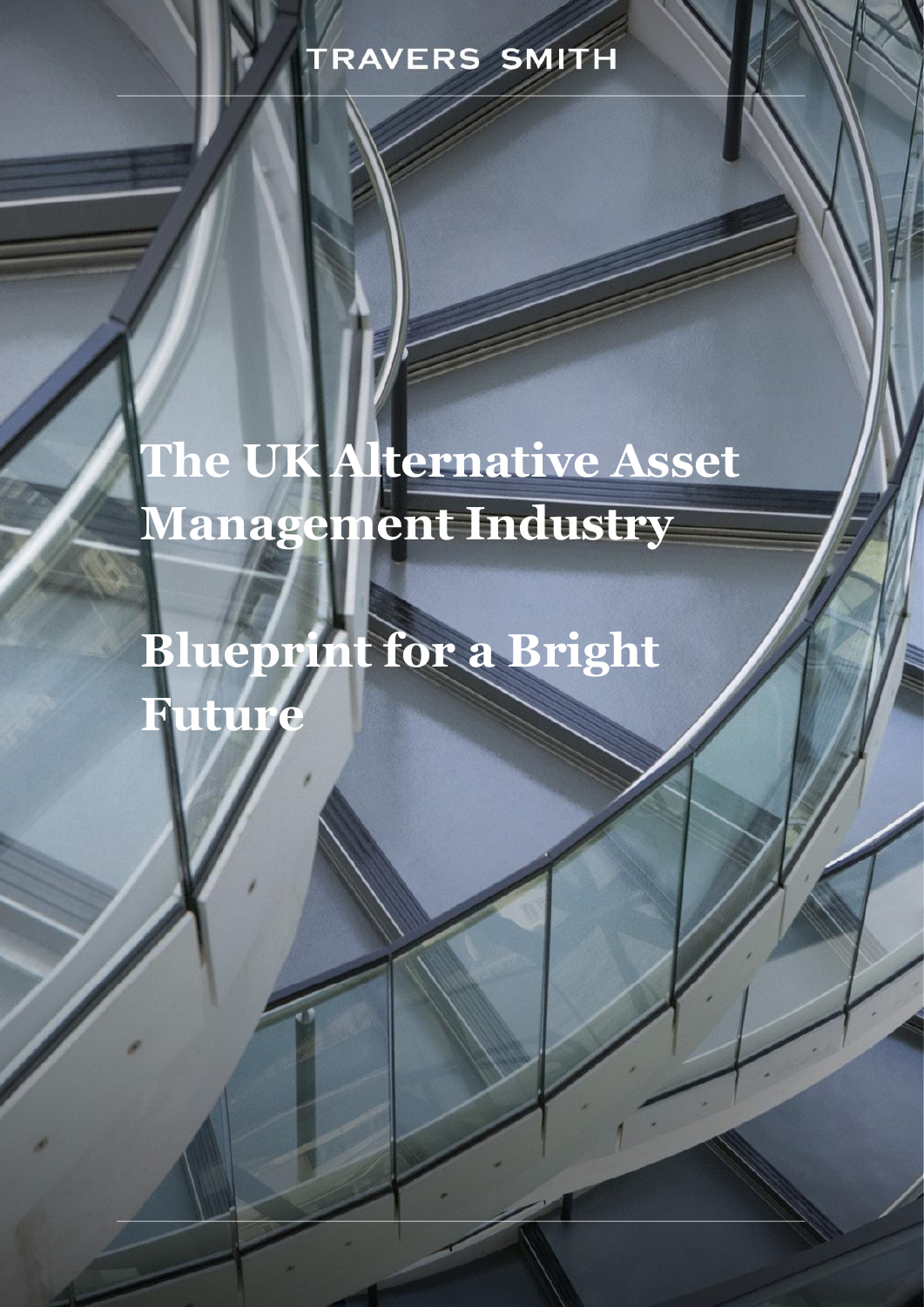# **The UK Alternative Asset Management Industry Blueprint for a Bright Future**

#### **WE ARE WHERE WE ARE, SO WHAT ARE WE GOING TO DO ABOUT IT?**

The asset management industry is of vital importance to the United Kingdom economy, in terms of UK employment and tax revenues as well as the social, economic and business needs that fund strategies fill. Further, a number of private and listed fund strategies drive investment in other sectors of the economy – from equity investment in trading companies to lending to small businesses to development of infrastructure. We have a world leading constituency of managers, professional advisers and service providers and UK domiciled investors provide significant amounts of capital to a wide variety of investment strategies.

We believe it is of paramount importance to protect and develop the asset management industry in the City of London and the rest of the UK in order to maintain the UK's status as a world leader in the sector and to ensure that the wider economy continues to benefit from the deployment of global capital in investment opportunities in the UK. It is vital that the sector is not only seen as open for business but in fact growing. A number of jurisdictions (both within and outside the European Union) are actively trying to increase their competiveness in terms of attracting the alternative investments asset management sector so with or without Brexit, the UK cannot afford to be complacent in terms of maintaining its market leading position.

As well as the existing infrastructure, there are other attributes of the UK funds industry that can be capitalised on: flexibility, straightforward access to investors, time zone, track record and English law as a valued legal system. These attributes can be enhanced by improving the regime available to fund managers and investors, so that the asset management industry is able to develop further in the UK.

We have set out below a summary of the actions we believe should be taken (most of which are entirely within the control of a UK government, either in the lead up to or post Brexit) to not only maintain the United Kingdom's position in the asset management sector but to enhance it.

Our views, set out in this summary are based on the political and economic position at the end of March 2017. We would also note that while this paper focuses on the alternative asset management sector of the industry, our proposed approach to regulation of the asset management and funds industry set out below could also be applicable to the retail funds sector, albeit with certain modifications to take account of the particular features of the retail fund sector and the current application of the Undertakings for Collective Investment in Transferable Securities Directive (**UCITS**).

#### **ADVOCATING TWO-WAY ACCESS TO THE EU FINANCIAL SERVICES MARKET**

Based on the public statements made by the UK Government thus far, we have assumed that following the UK's exit from the European Union in March 2019, the UK will be regarded as a "third country" under EU financial services law.

As already contemplated by the Prime Minister in her objectives for the upcoming negotiations, we strongly advocate that the withdrawal treaty should ensure that there is an appropriate transitional period for financial services regulation to avoid a regulatory "cliff edge" in the immediate lead up to exit and that the UK is determined on the day of Brexit as having a legal and regulatory framework "equivalent" to the EU in all respects under all relevant EU financial services laws (most notably, in the private and listed fund management context, the Alternative Investment Fund Managers Directive (**AIFMD**) and the Second Markets in Financial Instruments Directive (and Regulation)).

Whilst it remains unclear precisely how equivalency will operate in the context of these Directives (not least because anticipated developments in this area, such as the AIFMD third country passport, appear to have been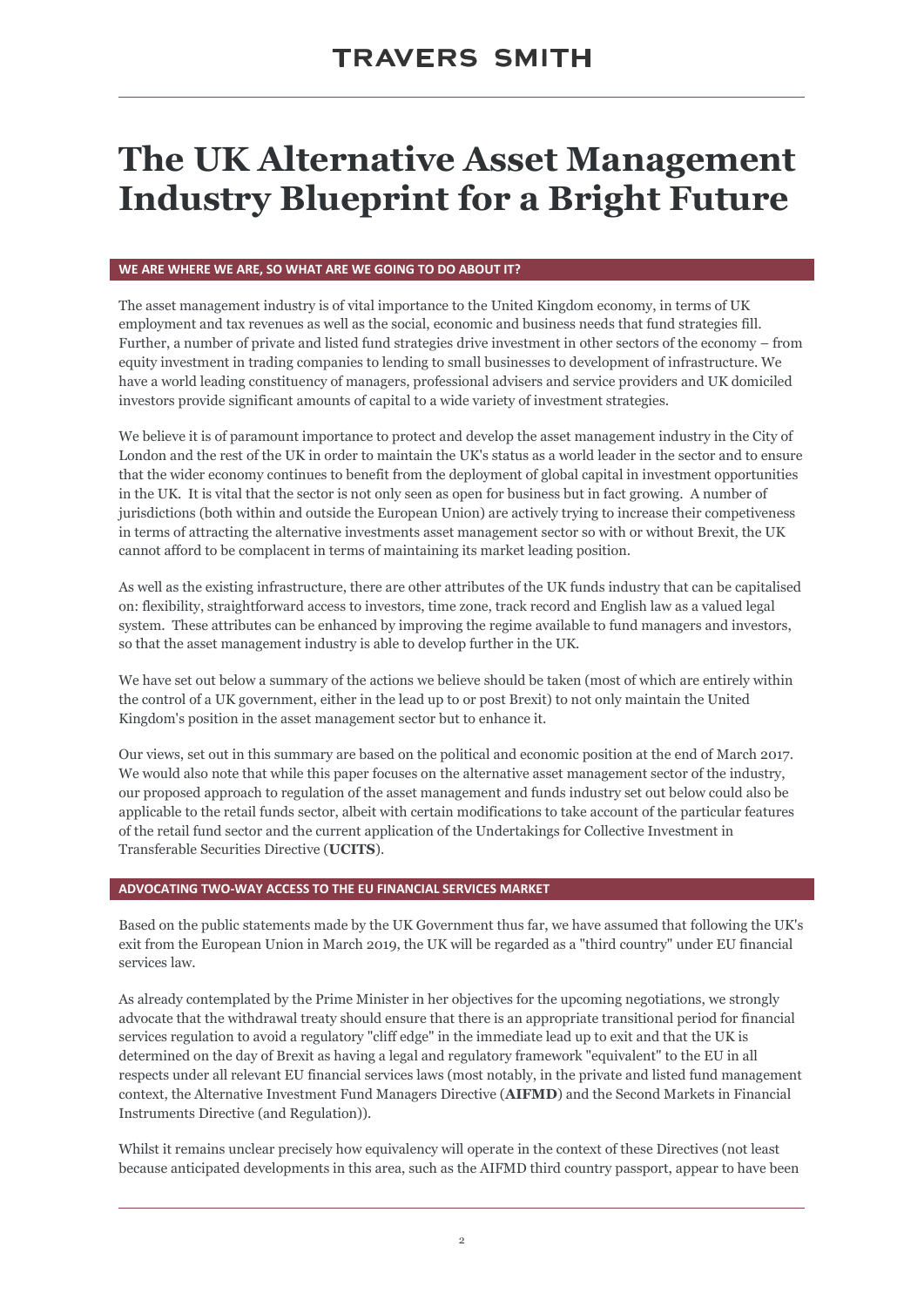put on hold by the Commission in order to not prejudice its negotiating position with the UK), we would hope that negotiations on the UK's exit do not become so contentious that UK asset managers are treated any differently to, for example, asset managers located in the United States or the Channel Islands.

We would also, in the context of the AIFMD, advocate lobbying for EU jurisdictions to retain national private placement regimes in key jurisdictions for as long as possible (if not indefinitely) so that UK alternative investment fund managers (**AIFMs**) who do not wish to conduct activities in the EU are still able to access European investors and capital.

Similarly, in the context of the mainstream, retail investment market the withdrawal treaty should ensure that the UK UCITS funds continue to be recognised as suitable investment vehicles for retail investors and the existing passporting rights available under UCITS are retained.

However, there are a number of managers that carry out their management activities solely in the UK and/or outside the EU and which have funds that are not marketed within the EU other than the UK (or are only marketed there to a very limited extent). For these managers and their funds, with an appropriately sensitive and balanced regime, the UK should become the jurisdiction of choice for either or both of basing their management operations and/or acting as the home jurisdiction of their fund structures.

#### **THE UK FRAMEWORK FOR FUNDS AND MANAGERS THAT DO NOT NEED TO ACCESS EU PASSPORTS**

In order to achieve the status of a market leading jurisdiction for managers that are not managing EU funds or marketing under the passport (if available) to EU investors, we believe a revised and, in certain respects new, legislative and regulatory framework sitting alongside the EU equivalent regime needs to be established. This regime should be based around the following three principles:

- **●** The UK regulatory framework for asset managers operating in the UK or managing UK funds from outside the UK should be proportionate, tailored, flexible and competitive, whilst providing for appropriate levels of investor protection. Further, the tax rules applicable to UK managers should be clear, fair and set at a competitive level that reflects the benefits of the asset management industry to the wider UK economy. To be clear: we are not proposing an indiscriminate "bonfire of regulations", but targeted rules that would be better adapted to the particular industry sector and would avoid unnecessary costs and complexity.
- **●** The United Kingdom should have a range of fund structures available that provide appropriate flexibility for private, listed and open-ended retail structures which can be used across all asset classes.
- **●** There should be no material barriers to investment in UK fund structures by investment professionals from around the world. Further, the regime in place should encourage international investors to establish a base in the UK.

In addition, we would advocate a clear, coherent and stable tax regime, as summarised below, which would be applicable to both managers, regardless of whether they are impacted by any EU equivalent regulatory regime.

Further details on how we see each of these aims being implemented is set out below.

#### **A. The UK being a leading jurisdiction for domiciling asset managers**

For asset managers operating in the United Kingdom or overseas asset managers managing or advising UK domiciled funds, the UK regulatory regime should provide an appropriate level of oversight in a manner that does not impinge on the operation of a manager's business for the sake of it and which is quick to respond to market developments.

With this in mind, we would advocate the following:

**●** UK based private and listed fund managers who do not wish to access the AIFMD third country passport should not require authorisation as an AIFM but should instead be subject to a domestic regime which is no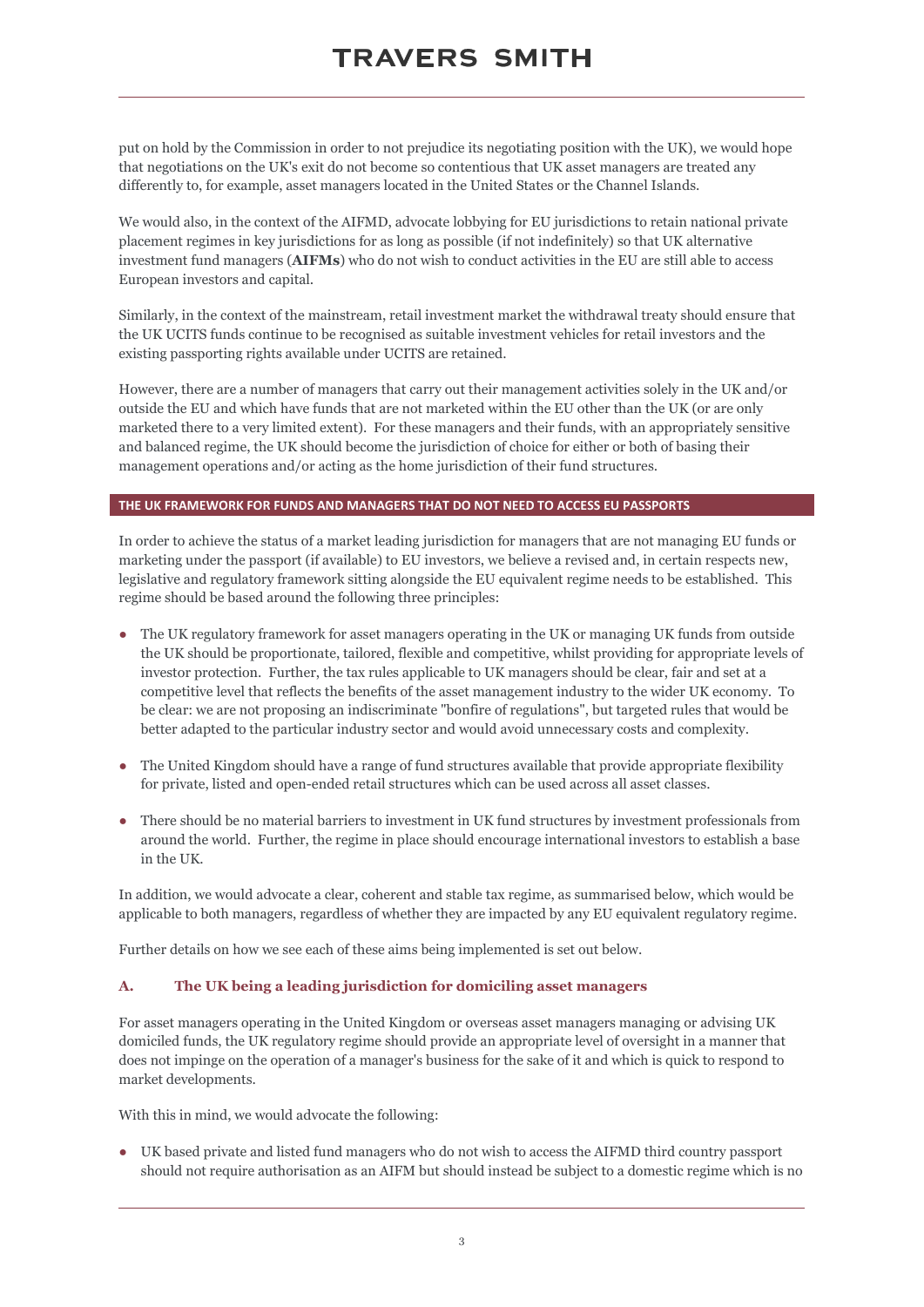more onerous than the one which preceded AIFMD. Prior to AIFMD, such managers were required to be authorised either as the operator of a collective investment scheme (**CIS**) (where they managed the fund) or as a sub-manager or an adviser/arranger to a substantive offshore (e.g. Guernsey or Cayman) manager.

- **●** For managers that are already regulated in other jurisdictions where we believe there is a level of equivalence with our regulatory regime (the EU member states, the United States and Singapore being immediately identifiable examples) and who wish to establish operations or branches in the United Kingdom, there should be a fast track process for being approved to carry on the relevant regulated activities in the UK, taking account of those managers' existing regulatory approvals.
- **●** A new exemption could be introduced under FSMA the effect of which would be to permit a US foundation, an Asian sovereign wealth fund, or a European insurer (for example) to establish a team in an office in the United Kingdom, which need not be FCA authorised provided its sole function was to engage with regulated (UK and global) fund managers with a view to deploying capital with them.
- **●** Pay regulation for asset managers should not be imposed. Investors care about the amount of money paid by the fund to its manager as this directly impacts the fund's net asset value and return profile. It should be for investors to decide whether or not they accept the manager's overall approach in determining whether or not to make an investment and fee levels already form part of negotiations between investors and managers prior to investment.
- Whilst the elements of the AIFMD regime that provide meaningful investor protections could be replicated in the new UK regime, a number of the provisions that are seen only as generating additional cost and process without any real additional investor protection should be removed. For example, our initial view is that the professional investor community would not demand repetition of the depositary rules in any dual track UK regulatory regime for institutional fund managers that do not wish to avail themselves of the passport in the vast majority of asset classes.
- **●** We would also advocate a simplification of the regulatory capital requirements applicable to private (and where, applicable, listed) fund managers. A major cost of doing business for regulated firms is the minimum capital requirements to which they are subject, which act as a constraint on their establishment and growth. We would suggest a lighter touch but proportionate regulatory capital regime for such fund managers than that which currently applies to above threshold AIFMs.
- **●** Implicit in adopting these alternative proposed regimes would be reverting to widely understood UK domestic criteria for whether capital qualifies as regulatory capital, rather than the current complex requirements of the EU Capital Requirements Regulation (which is currently also incorporated into the AIFMD regime). We also believe that the current requirement for certain firms (for example, MiFID portfolio managers) to produce Pillar 3 disclosures could be abolished. These documents are often costly to produce, but in the asset management context they have little or no appreciable effect on market discipline. We also suggest removing the liquid assets requirement that currently applies to AIFMs, which has a distorting effect on competition given that other types of firms are not generally subject to such a requirement.
- **●** We do not think that the AIFMD's anti-asset stripping requirements should be incorporated into any domestic regime. In our view, they can lead to inefficient deal structuring (which has the potential to lead to adverse impacts on investor returns) and discourage entrepreneurship without any commensurate increase in investor protection.
- While we recognise the importance of appropriate regulatory oversight of funds and fund managers, we think that regulatory reporting by such managers could be simplified. The current Annex IV reporting regime introduced by the AIFMD is unnecessarily complex and is not well adapted to cover the multitude of different types of managers and funds.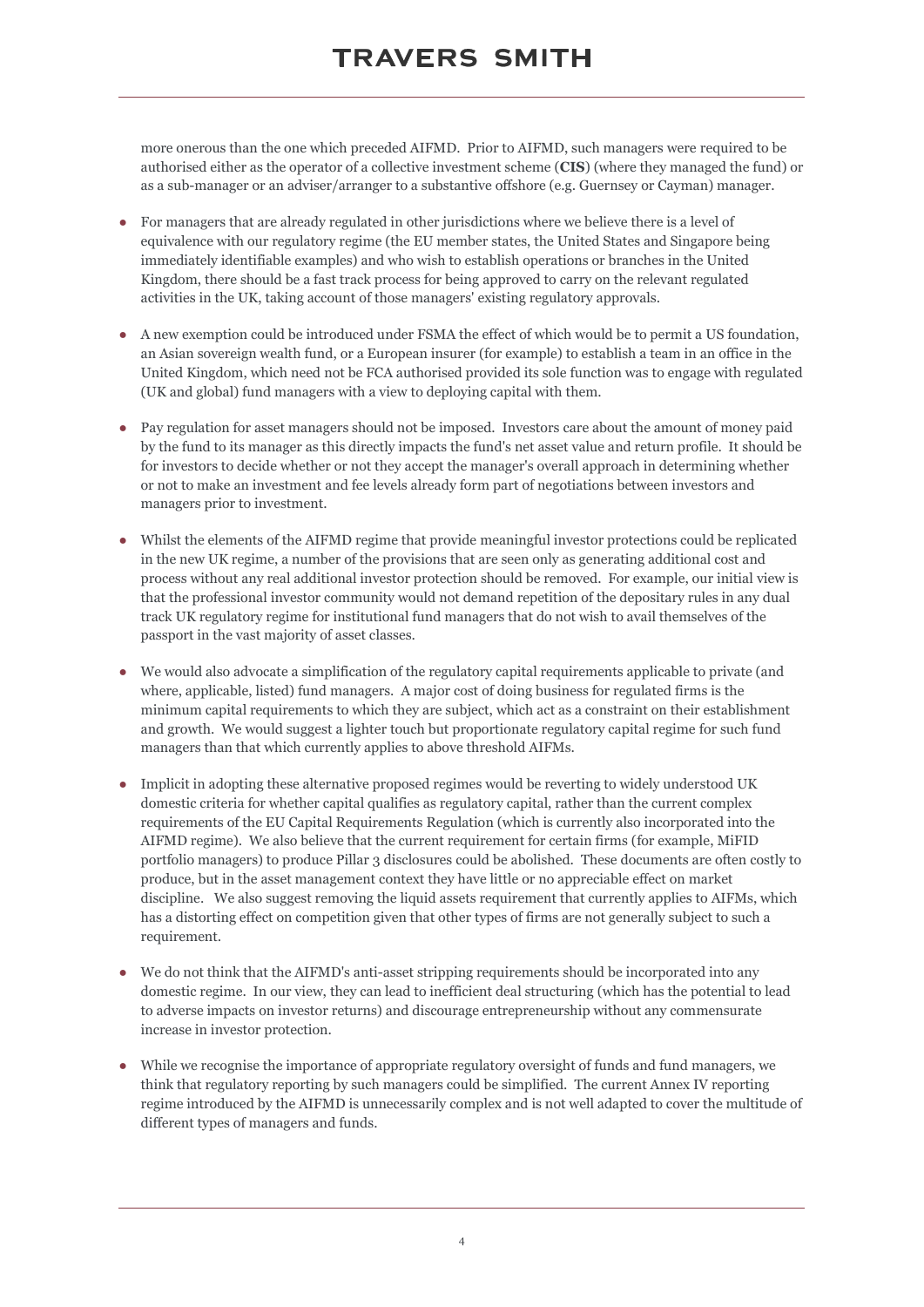- **●** The current material change regime introduced by the AIFMD is, in a closed-ended fund context, disruptive to the fund raising process and frequently requires one-month wait periods following the notification of proposed changes before they can be actioned. This situation has been compounded by the implicit or explicit labelling of certain changes as "material changes" under AIFMD, even though many investors would consider those changes to be insignificant (for example, the change of a fund's name for technical reasons). The fund raising process could be made considerably more efficient if the material change requirement was abolished or replaced by a more appropriate, proportionate regime.
- **●** The FCA (or UKLA where applicable for listed funds) being permitted to provide binding advance regulatory clearance for fund structures (including in respect of eligibility for listing in respect of proposed listed funds strategies).
- **●** A commitment to reduce the frequency of changes to the revised regulatory regime (in other words, a stronger commitment to the cost/benefit analysis of making changes).
- **●** We would suggest that a provision similar to that in Article 51ZG of the Regulated Activities Order (which provides that a person does not carry on the regulated activity of establishing, operating and winding up a CIS if the person carries on the activity in relation to an AIF which is managed by a UK authorised or registered AIFM) is introduced. Such a provision would make clear that if a CIS is already managed/operated by a person with the establishing/operating/winding up a CIS permission that no other person also carries on that activity. This would eliminate the risk that in limited partnership fund structures, the general partner may be carrying on this regulated activity in addition to the FCA authorised manager.

#### **B. UK fund structures**

The UK should have a range of available fund structures that can be used across all investment sectors to invest in strategies that provide a tax efficient result for investors. In particular, we would recommend the following:

- **●** After the welcome introduction of the Legislative Reform (Private Fund Limited Partnerships) Order 2017 to introduce a more up-to-date and competitive fund structure for the UK, we would suggest further changes to limited partnership law should be pursued as a matter of urgency, for example, giving all private fund limited partnerships, including English limited partnerships, the ability to opt for separate legal personality; and abolishing the Partnership Accounts Regulations (which derive from a European directive). Adopting this approach would also enable direct lending funds to be located in the United Kingdom in circumstances where they are managed by UK asset management groups addressing one of the key concerns for the UK funds industry arising out of the BEPS project (further information on which is set out below).
- **●** The investment trust rules for listed investment companies already provide for an effective structure for listed funds. However, in terms of the requirements for listing, the existing Listing, Prospectus and Disclosure and Transparency Rules should be revised to further streamline the listing process and documents produced in connection therewith. In particular, we would advocate:
	- **-** revisions to the summary rules for prospectuses in order that they provide a useful summary of the key terms and investment considerations (in place of the PRIIPS rules which are currently due to come into effect later this year);
	- **-** extending the existing "tap issue" exemption to admitting shares without a prospectus to 20 per cent. of the existing share capital in any 12 month rolling period as is currently proposed under the Prospectus Regulation;
	- **-** providing for a "shelf prospectus" regime whereby secondary offers by listed funds only require the approval of a short form prospectus including the terms of the offer being made and an update on the underlying fund portfolio. This could also be accompanied by a corresponding reduction in approval times by the UKLA for draft prospectuses; and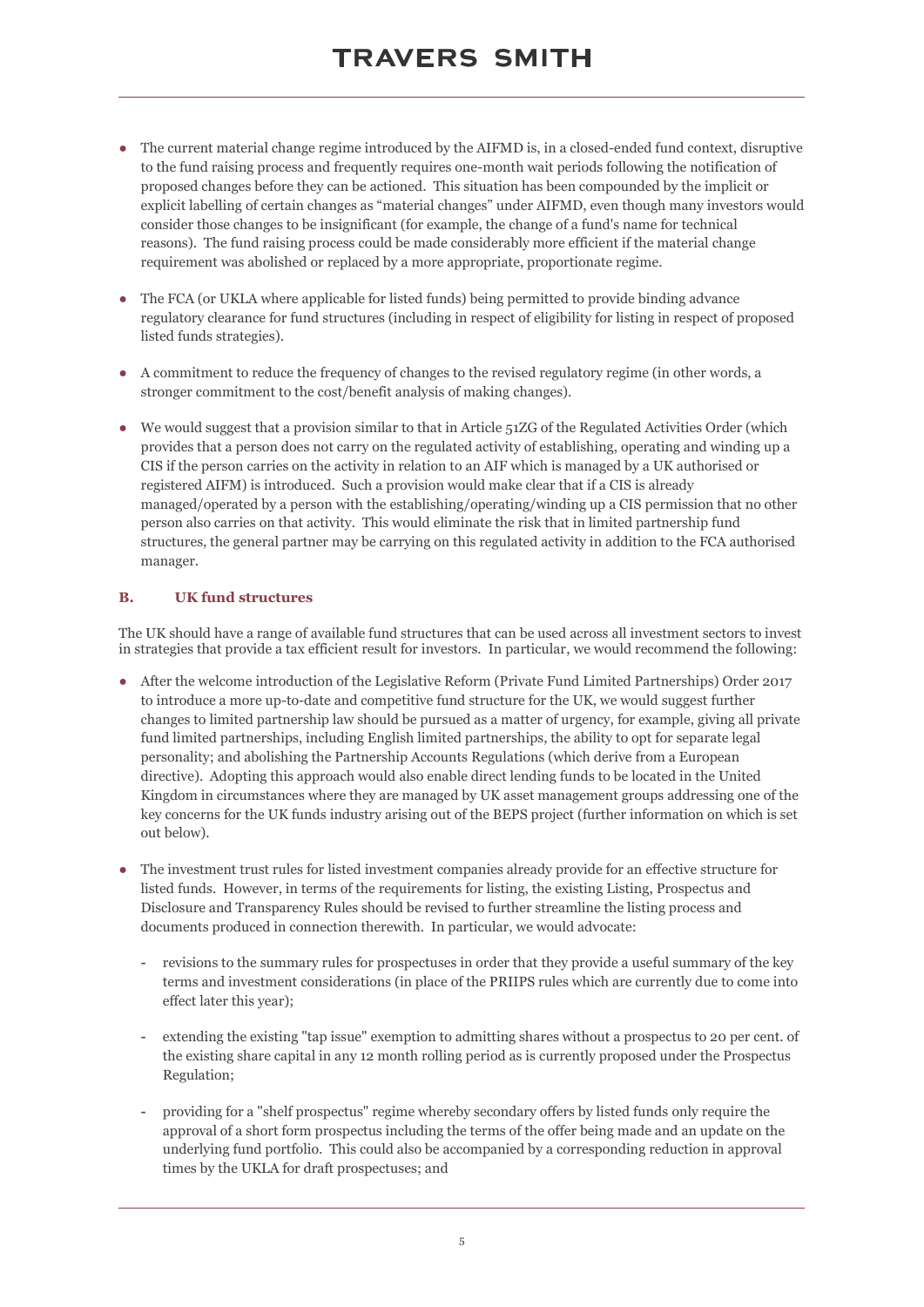**-** a review of the rules on disclosure in respect of investments representing more than 20 per cent. of a listed fund's portfolio to make the disclosure included in the prospectus more investor friendly rather than formulaic.

Changes to these rules would also further enhance the use of real estate investment trusts (**REITs**), potentially triggering further investment into UK real estate.

- The establishment of a tax exempt corporate fund structure the addition of such a structure to the range of UK vehicles would allow the UK to compete with equivalent EU domiciled vehicles, including those in Ireland and Luxembourg. In the listed fund context, we would argue such a structure should be in addition to the existing investment trust regime and not a replacement for it.
- **●** A review of the existing "Non-UCITS Retail Investment Scheme" (**NURS**) rules should be carried out to ensure that UCITS equivalent strategies for UK and other non-EU retail investors can be implemented in, and managed from, the UK.
- **●** A review of the existing "qualified investor schemes" regime for authorised funds restricted to professional and sophisticated investors should be carried out to determine how to make this a more attractive vehicle for institutional investors and managers alike. Consideration should also be given to the regulatory approach to authorisation for these types of funds. Speed to market is essential and other jurisdictions like Ireland and Luxembourg have fast track regulatory approval processes enabling a much quicker overall fund launch programme.
- **●** Consideration should be given as to whether specific regulations applicable to securitisation and loan origination funds should be provided for under the revised UK regulatory regime. In particular, we would hope that such regulations expressly provided for the ability of closed-ended funds to be able to originate and acquire loans. We anticipate that debt funds will continue to perform an increasing role and regulatory certainty as to their establishment in the UK would be welcomed. It is likely that European rules will be adopted over the coming years to govern the operation of loan origination vehicles on the continent and the UK should have a competitive fund structure as compared to what is eventually permitted in the EU whilst appropriately managing any related systemic risk issues.
- **●** Additional specific regimes for different asset classes which act as an overlay on the chosen underlying fund structure could be considered where it is thought appropriate to do so. For example, new technology, fintech and life sciences strategies could be considered in this regard.

In addition to the points above, we will need to closely monitor how the UK's new relationship with the European Union impacts on the use by UK or Channel Islands funds of holding company structures in the EU (which will also interplay with the implementation of the BEPS substance requirements).

#### **C. Investment into UK funds**

The marketing laws applicable to UK fund structures (such as financial promotion rules, the replacement for the Prospectus Rules in respect of listed funds and any reverse solicitation rules) must include sufficient flexibility to permit investment in UK listed funds and private funds by UK institutional investors and institutional investors from outside the UK.

Whilst it is not within the control of the UK government to dictate the marketing restrictions that apply in overseas jurisdictions to the marketing of a UK fund, our laws should permit investment by investment professionals and marketing to such professionals to the extent they have a presence in the UK. If the UK is able to attract institutions with available capital to have a base in the UK and the process of marketing to such institutions is not onerous, then asset managers (and the associated infrastructure) will follow.

The UK's current financial promotion and fund marketing regime for private funds could be simplified. For instance, firms should be able to market private funds to ultra-high net worth individuals and family offices.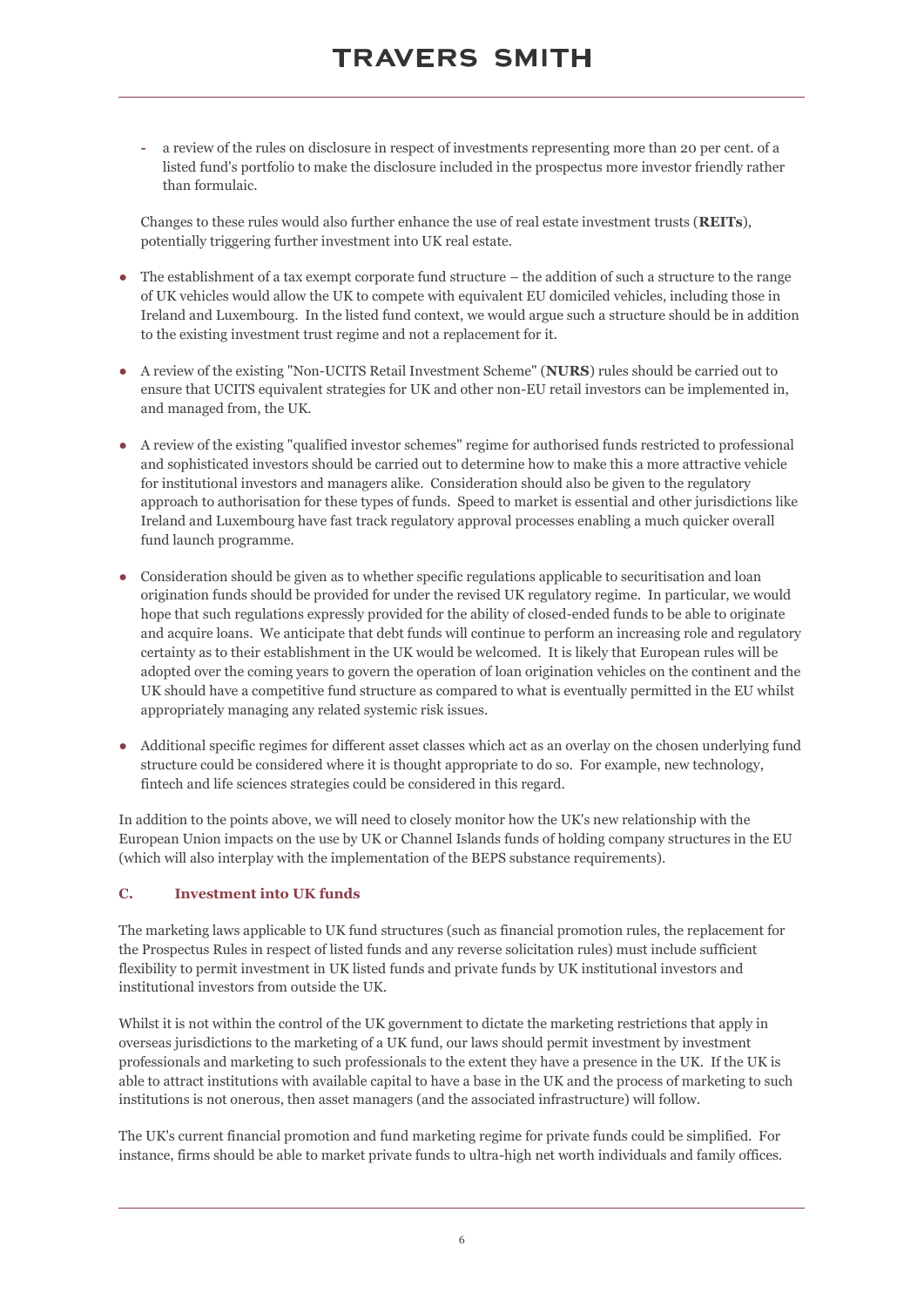The introduction of a new category of 'sophisticated' investor would provide a much needed layer of flexibility and better represent the diversity of investors. This would not damage investor protection since there would still be the requirement to ensure that the investor had appropriate knowledge and experience to understand the risks involved before they invested.

#### **TAX REFORM**

In addition to the proposed changes to the regulatory framework applicable to private and listed managers operating in the UK set out above, the tax regime applicable to them (as well as the UK authorised/equivalent AIFMs) should also be competitive. While there exists significant opportunities to build on current market strength and positioning the UK as an attractive jurisdiction for investment managers and fund domicile, this will not happen without a competitive tax regime. The desired outcome for the industry should be a clear, coherent and stable tax regime that is able to compete directly with other jurisdictions such as Ireland and Luxembourg, backed by a supportive tax authority. The following examples are issues that could be addressed from the outset:

- The UK's departure from the EU will have significant VAT implications for businesses and will require a fundamental review of how VAT should operate going forwards. Given that VAT is the second biggest source of tax revenue, we assume that VAT will remain in some form. In the context of the investment funds industry, certain UK based funds (particularly those structured as limited partnerships) are currently at a disadvantage to their counterparts in Luxembourg, Ireland and the Netherlands. This is because the primary VAT Directive provides that member states should exempt the management of "special investment funds" but member states are given discretion as to how "special investment fund" should be defined. The UK has interpreted "special investment fund" narrowly meaning that the supply of management services to such funds are subject to VAT at the standard rate. Whilst the UK has been obliged to widen the types of entities that qualify as special investment funds following a series of EU cases, the exemption is currently only available for investment trusts, venture capital trusts and non-UK funds which are recognised by the FCA as equivalent to UK regulated funds. As things stand, the UK has not included real estate funds (unless they fall into the categories above) or private equity limited partnerships. As such, management and advisory services provided to such funds are currently standard rated supplies. The UK should broaden the scope of the management of special investment funds exemption. Competition with the EU will only become fiercer as a result of Brexit and one of the key requirements to compete with the likes of Ireland, Luxembourg and the Netherlands (for example in relation to private equity and other fund structures as well as on products such as securitisation and collateralised loan obligation structures) is an even playing field where such jurisdictions already have wide exemptions. In addition, widening the exemption may assist with various asset classes being brought back onshore if the UK loses its regulatory passport, and EU structures lose the ability to market to UK investors.
- In the last 2 years, investment managers have had to keep pace with an unprecedented wave of new legislation which has resulted in a complete overhaul of the taxation of their returns. Investment managers have witnessed the introduction of the salaried member rules, the mixed membership partnership rules, the disguised investment management fee rules, the abolishment of the "base cost shift" for carried interest, the exclusion of the new 20% capital gains tax rate for carried interest and the introduction of the income based carried interest rules. Whilst being cognisant of the current fiscal pressures on the UK economy as a whole, certain of these rules have been made hastily with little effective consultation as to their consequences. The introduction of any further rules impacting the investment management industry could be a disincentive for international management groups to retain UK offices or to carry on any activities from those UK offices which are not strictly related to UK or European funds. In order for the UK to continue to be the leading centre for fund management, it is imperative that strengthened trust between HMRC and the investment management industry is developed. As a starting point, we would recommend that no further changes are made to the tax treatment of investment managers' returns which could have a negative impact.
- **●** Connected with the above are the issues of certainty and predictability. Certainty and predictability about the direction of tax change is a key issue in ensuring that the UK has an attractive regime for investment managers and fund domicile. The major international influence on the UK tax system over the next few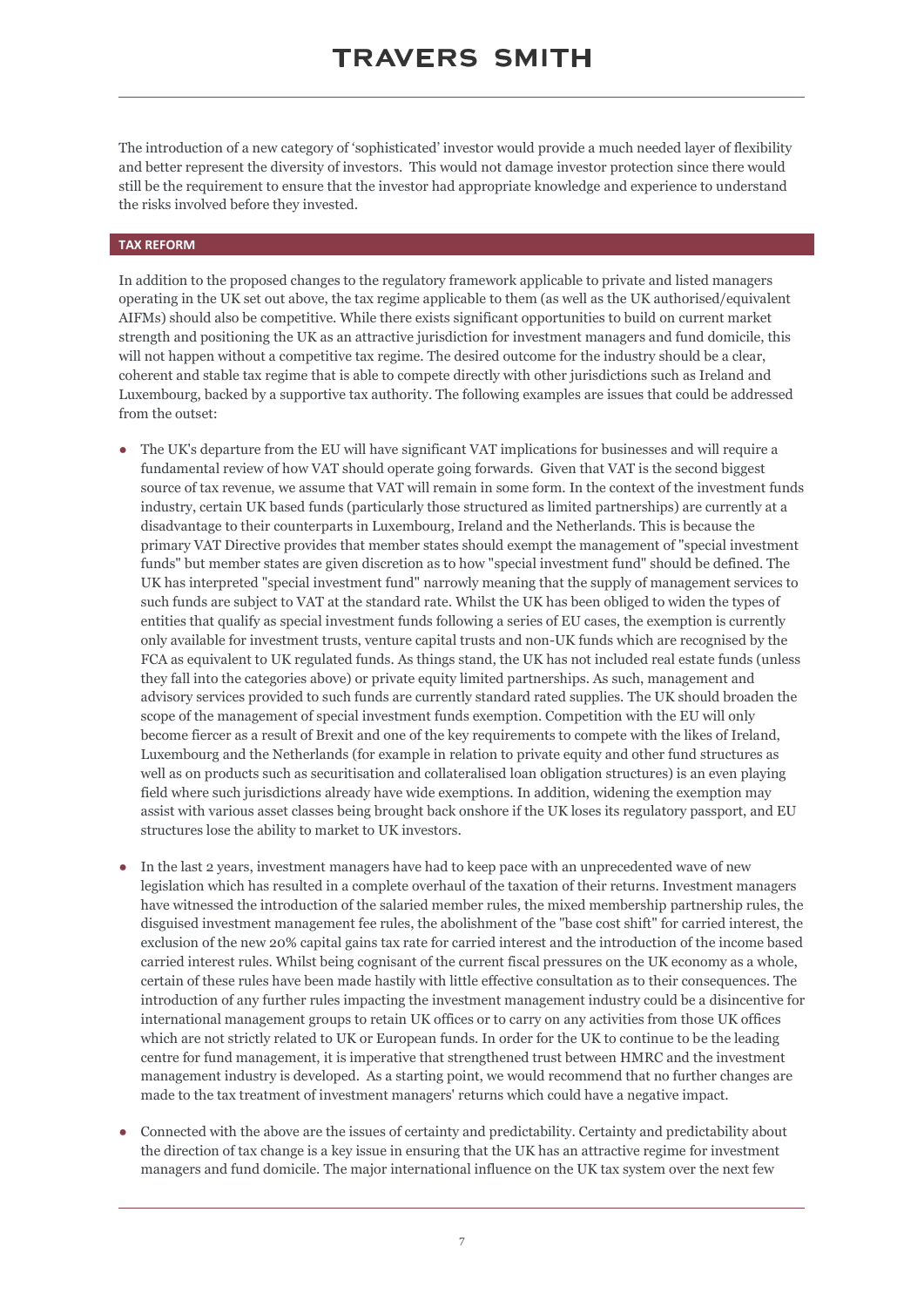years will likely be the OECD's project on base erosion and profit shifting (**BEPS**). In the context of investment funds, the most significant BEPS actions are likely to include Action 2 (measures designed to neutralise the effects of "hybrid mismatch arrangements"), Action 4 (the introduction of rules to limit the availability of interest deductions for debt), Action 6 (proposed changes to double tax treaties to prevent treaty abuse) and Action 7 (proposed changes to the treaty definition of "permanent establishment" to expand significantly the scope of activities that may be treated as giving rise to a permanent establishment). The UK took unilateral action by introducing the Diverted Profits Tax. The UK has also introduced rules to neutralise the tax effects of hybrid mismatch arrangements from January 2017 and is proposing to introduce rules to limit interest deductions for businesses from April 2017. Anti-avoidance policy has greatly exacerbated unpredictability in the development and application of tax policy in recent years. The manner in which highly complex anti-avoidance legislation is introduced has been problematic, with many changes being made piecemeal and without sufficient notice or consultation. It is essential that the direction of tax policy should be stable and clear, and rule changes subject to proper consultation and debate. We would strongly recommend that the implementation of the new BEPS related rules (particularly those relating to limiting the availability of interest deductions) should be delayed in order to give businesses sufficient time to prepare, particularly given the economic uncertainty thrown up by Brexit.

- **●** One of the key components in the UK's continuing attraction for non-resident investors is their ability to appoint UK-based investment managers without creating a risk of UK taxation for themselves. This is achieved through the UK's investment manager exemption. Foreign investors are unlikely to bring their business to the UK if there is a real risk that the investment returns on their portfolio managed by the UK based investment manager might be subject to UK tax. Although the favourable treatment offered by the investment manager exemption is no doubt only one factor amongst many which has helped the UK to maintain its competitive edge, it is imperative that the exemption is maintained particularly in light of any revisions made to the permanent establishment rules as a result of BEPS.
- The UK should have a range of available fund structures that can be used across all investment structures to invest in strategies that provide a tax efficient result for investors. This is not a matter of tax avoidance but should be about ensuring that investors do not suffer tax that they would otherwise not have to pay had they invested in the underlying assets directly. The tax-efficiency of the fund vehicle is, therefore, paramount in ensuring that investors pay the right amount of tax.

#### **WHAT WE CAN DO**

We would welcome any thoughts our colleagues in the industry, commentators or politicians may have on our proposals set out above.

Inevitably the political landscape will change over the coming months and years and the future of the UK asset management and funds industry will be impacted by that. We also expect a number of managers to establish bridgeheads in Europe for their operations in order to continue business as usual given the uncertain circumstances. That said, whilst many would not have wanted to be in this position, Brexit potentially creates a once in a generation opportunity to look at the regulation and tax framework of the UK asset management and funds industry in order to create a legal and regulatory regime that is additive to the world leading managers, advisers and infrastructure that is already located here, which could ultimately be of benefit for all to all stakeholders in the sector.

If you would like to discuss any of the issues raised in this briefing, or if you think Travers Smith could assist you in respect of any industry discussions, please do not hesitate to contact your usual contact or any of the partners named below.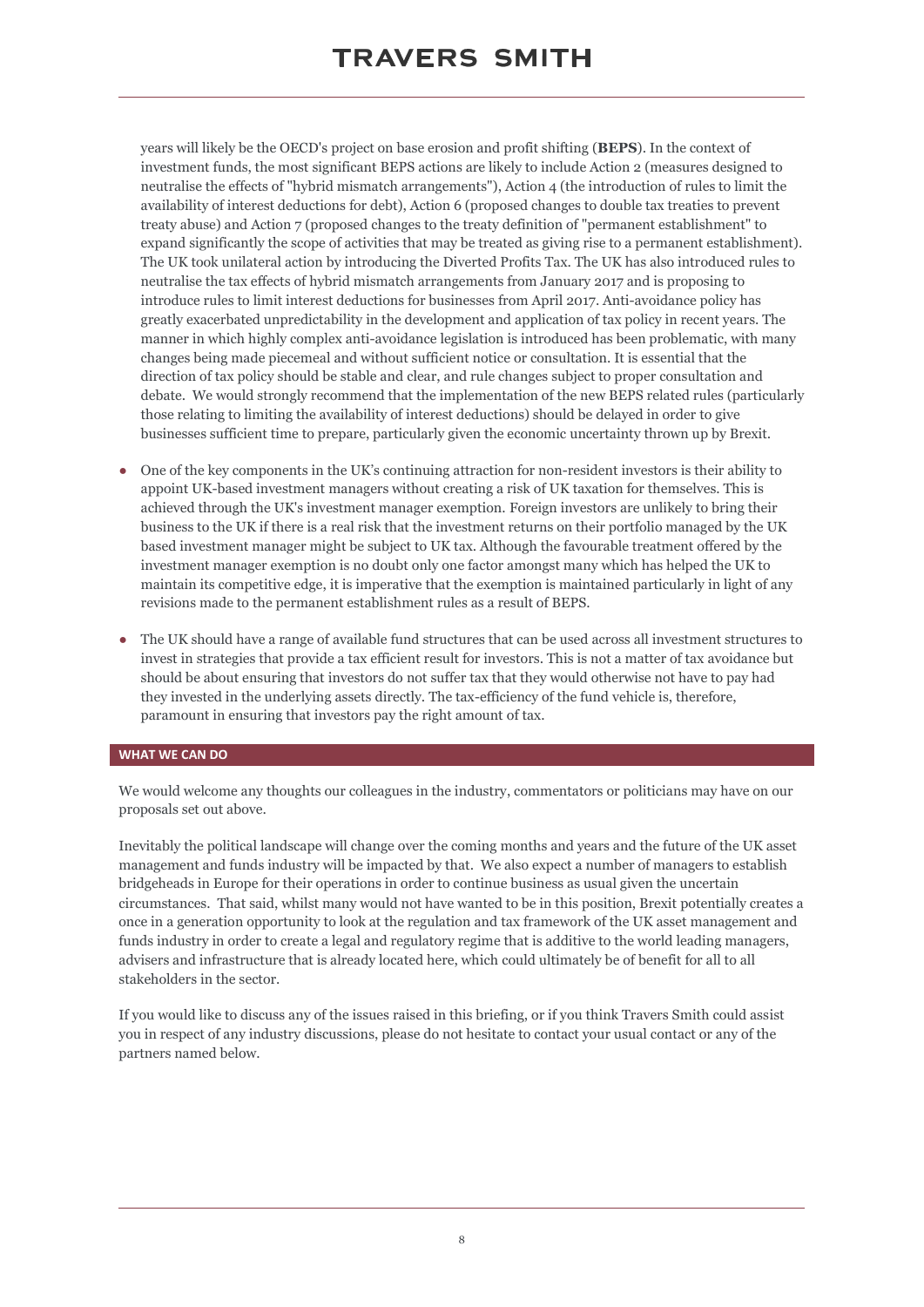#### **ABOUT TRAVERS SMITH**

#### Travers Smith is an international law firm with a market-leading investment funds and asset management practice.

The core areas of our practice are Private Funds and Closed-ended Listed Funds.

Our Investment Funds Group brings together fund formation, regulatory and tax expertise in an integrated practice focusing on funds work (both private and listed) within the private equity, real estate, alternative credit, infrastructure and listed equities sectors.

Our Private Funds' work covers fund formations from innovative funds through to funds for global asset managers. We also act for institutional investors on their participation in funds, including large institutional investors such as pension funds, funds of funds and family offices.

Our Closed-Ended Listed Funds' work covers IPOs on all London markets, secondary issues, reorganisations and M&A. We have built an impressive and highly regarded practice acting for listed funds and sponsors alike including a market leading practice in listed alternative credit strategies.